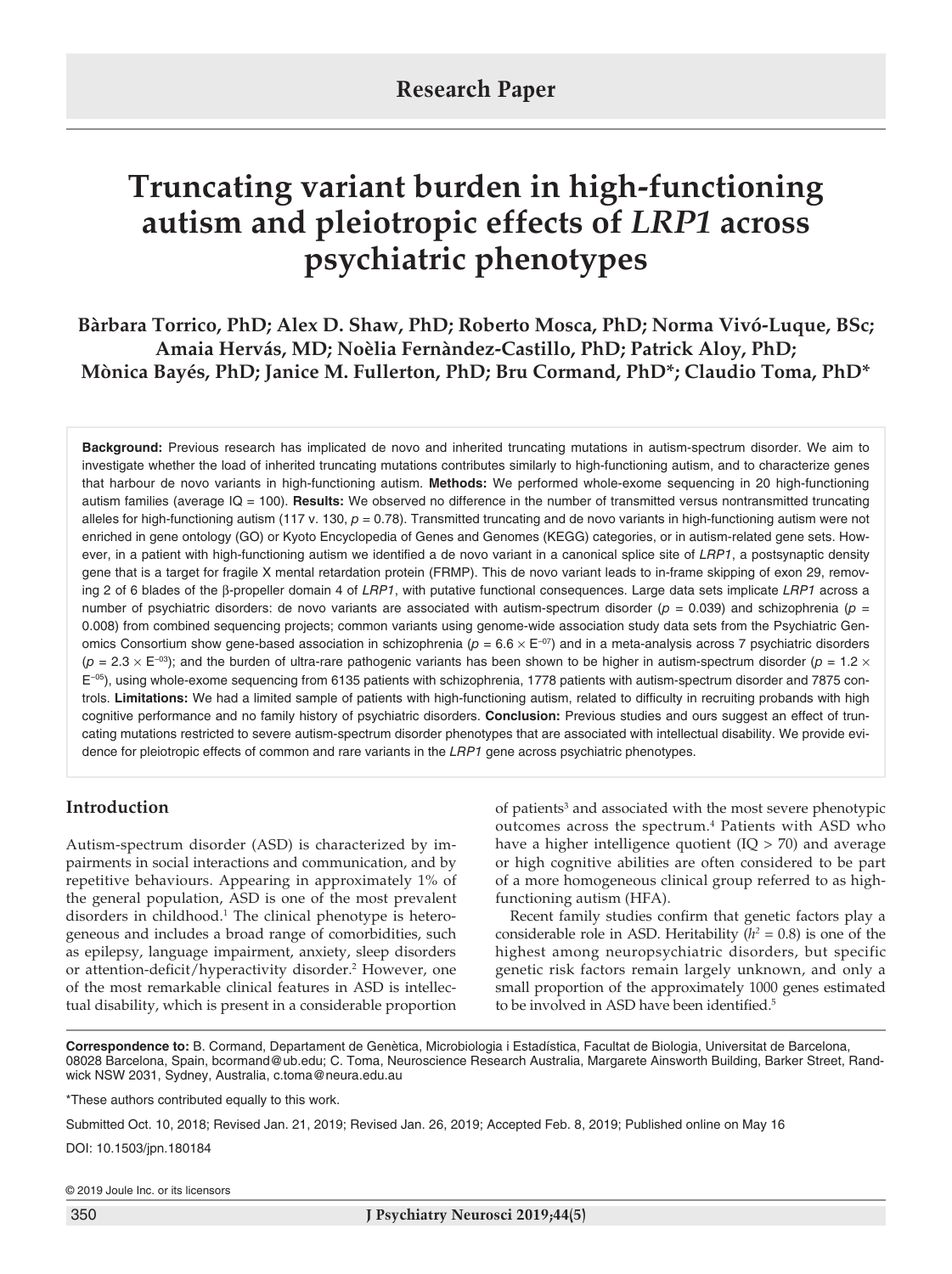Genetic studies conducted over the last 2 decades converge on a genetic model in which ASD genetic liability is shaped by both multiple common variants of small effect size and a discrete number of rare variants with higher penetrance. The first genome-wide association studies (GWAS) pointed at several common variants in ASD,<sup>6-8</sup> which were not replicated in a recent well-powered study of European populations.<sup>9</sup> Although common risk variants are estimated to explain from about 20% to 50% of the genetics of  $ASD<sub>i</sub>$ <sup>10</sup> larger cohorts are needed to identify individual allelic contributions.9 As well, recent efforts combining several large international GWAS data sets in a meta-analysis failed to identify genome-wide significant hits.11

Larger sample sizes and increased sensitivity in wholeexome sequencing (WES) or whole-genome sequencing studies have exponentially increased the identification of novel risk genes, starting to resolve most of the missing heritability in psychiatric disorders. Several sequencing studies have implicated both rare de novo variants and rare inherited single nucleotide variations in ASD.12–14 The first WES studies implicated de novo point mutations in disease pathogenesis in singleton ASD families,15–18 estimating that this mutation class may explain between 5% and 20% of genetic liability.16,19,20 De novo variants are considered highly deleterious, and an excess of de novo truncating gene variants has been found in probands with ASD.17 Interestingly, several independent studies have found a correlation between the higher burden of de novo truncating variants and lower IQ in ASD.15,16,18 Our group was the first to assess the impact of inherited rare variants in multiplex ASD families,<sup>21</sup> suggesting that apart from de novo variants, inherited truncating variants also play a significant role in pathogenesis, with a higher burden in patients with ASD and a clear effect on probands with intellectual disability.<sup>21</sup> The contribution of inherited truncating variants in ASD was replicated later in a large sample by comparing probands and their unaffected siblings.<sup>22</sup>

However, it is still unclear whether inherited truncating mutation burden is etiologically relevant in all patients with ASD or if it is prominent only in severe cases associated with intellectual disability. In this study we aimed to: (1) determine whether rare inherited truncating mutations are distinctly implicated in HFA; (2) identify molecular pathways or biological categories in ASD by considering the entire pool of severe mutations, including de novo and inherited truncating variants; and (3) identify potential novel candidate genes for ASD.

## **Methods**

## *Selection of participants and phenotypic assessment*

From our collection of ASD families,<sup>23,24</sup> we selected 20 singleton Spanish families without any other psychiatric history among relatives. All probands had HFA, defined as a fullscale IQ greater than 70 (IQ mean  $\pm$  SD = 100  $\pm$  14.7; range = 80–135). Clinical descriptions are provided in Appendix 1, Supplement and Table S1, available at jpn.ca/180184-a1.

## *Exome sequencing and WES-based genetic relatedness analysis*

The sequenced sample included 60 participants (40 parents and 20 probands with ASD). We performed exome enrichment on 3 μg of genomic DNA extracted from blood, and the exome libraries were applied to an Illumina flowcell for paired-end sequencing on a HiSeq2000 instrument (Illumina) using 76 base reads. Detailed bioinformatic analysis is provided in Appendix 1, Supplement. On average, individuals had 82.1% of the target covered by > 10 reads (Appendix 1, Table S2). We confirmed familial relationships by genomewide identity-by-descendent analysis in PLINK,<sup>25</sup> using WES-derived genotypes (Appendix 1, Supplement).

## *Variant selection: rare truncating alleles and de novo variants*

We defined rare variants as those having a minor allele frequency < 1% in dbSNP135. The truncating alleles selected included nonsense, indels leading to frame-shift, variants in canonical splice sites and start-lost changes. For each family, we considered truncating alleles, both transmitted to the proband with ASD and nontransmitted (i.e., only in parents). Statistical analyses are described in detail in Appendix 1. We also examined de novo variants. We validated rare truncating alleles and de novo variants (*n* = 263) by Sanger sequencing. During variant validation, we also included 9 unaffected siblings from 8 families to assess the transmission of inherited truncating alleles from parents.

## *Enrichment analyses*

We tested the enrichment of genes carrying inherited truncating alleles and de novo variants against all gene ontology (GO) categories and Kyoto Encyclopedia of Genes and Genomes (KEGG) pathways. We also performed enrichment analyses using the same pool of genes against several gene sets potentially related to ASD: namely, genes encoding postynaptic density proteins (PSD),<sup>26</sup> fragile-X mental retardation protein (FMRP) targets<sup>27</sup> and de novo variants previously found in autism and schizophrenia.28 Both analyses were performed by: (1) matching genes carrying potentially truncating or de novo variants to genes randomly drawn from the genome, after approximate matching by exome-enriched coding-sequence length and genic constraint missense Z-score (http://exac.broadinstitute.org);<sup>29</sup> and (2) calculating an empirical *p* value for observed data in each functional category, using a null distribution of overlap counts from 1000 randomly drawn gene sets, as described previously.30

## *Effect of* LRP1 *de novo mutations on splicing*

We performed functional predictions for the de novo splice-site variant in *LRP1* (chr12:57573110A/G) using 3 tools: MaxEntScan (http://genes.mit.edu/burgelab/maxent/ Xmaxentscan\_scoreseq.html), SPANR (http://tools.genes .toronto.edu) and Human Splicing Finder (http://www.umd .be/HSF3). To assess functional consequences at the RNA level, we used complementary DNA (cDNA) from the peripheral blood mononuclear cells of SJD\_33.3 (a patient with ASD;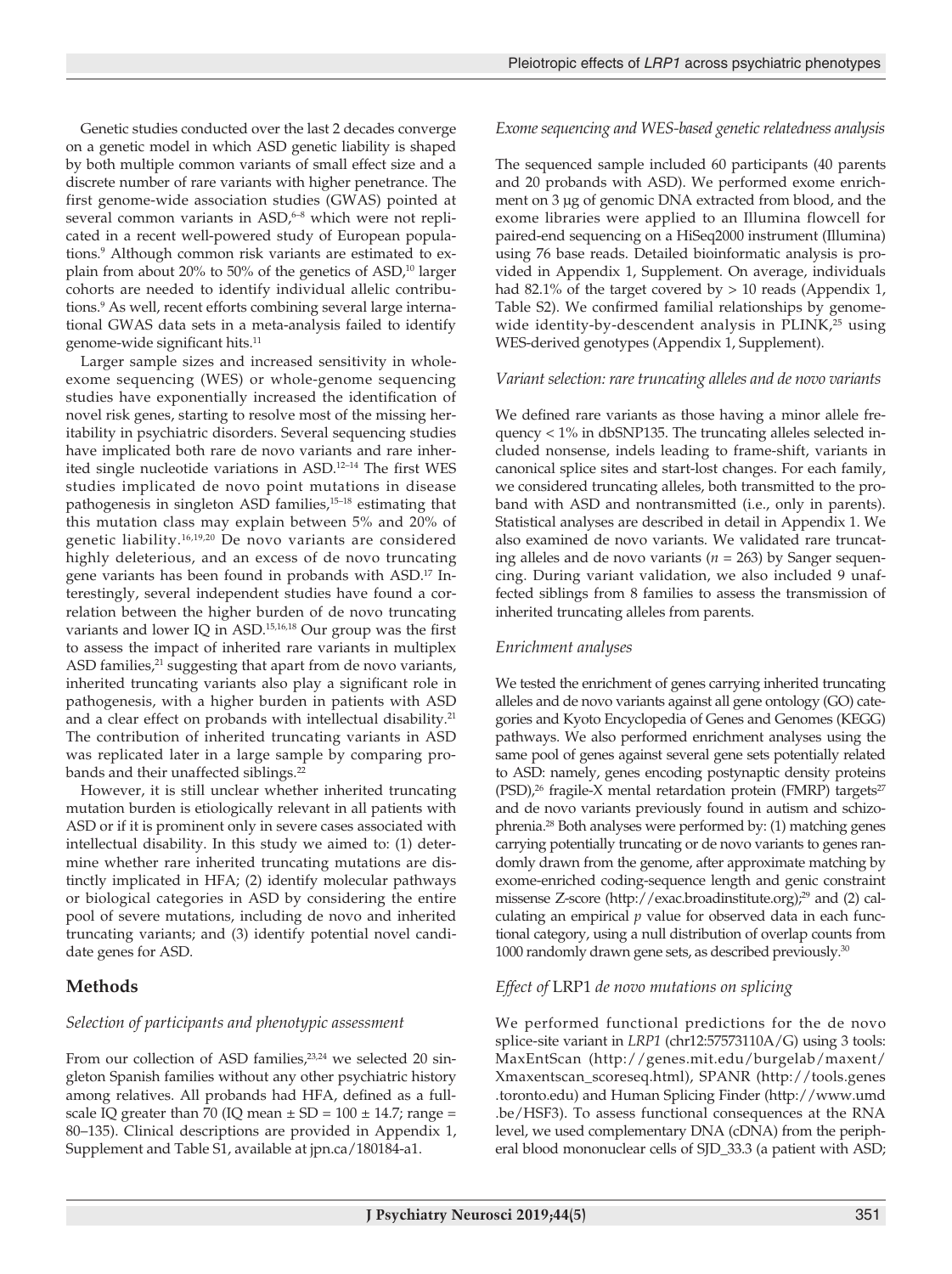Appendix 1, Supplement). We separated polymerase chain reaction (PCR) products from primers designed in exons 28 and 30 using 10% polyacrylamide gel electrophoresis, and we measured the intensity of the 2 resulting bands using a semiquantitative method (Appendix 1, Supplement).

### *Protein modelling of* LRP1*: consequence of in-frame skipping of exon 29*

We modelled the *LRP1* wild-type protein using the SWISS-MODEL platform,<sup>31</sup> which was enquired to search homologous templates using the *LRP1* full length sequence (Appendix 1). The selected model was generated from template 3s94.1.A, corresponding to the structure of the β-propeller domains 1 and 2 of the human *LRP6* gene (PDB ID 3s94).<sup>32</sup> We examined the *LRP1* protein model that includes exon 29 using both SWISS-MODEL and the Robetta server.<sup>33</sup>

#### LRP1 *gene network analysis*

We investigated whether *LRP1* was included in a network of genes previously implicated in ASD using Ingenuity Pathway Analysis software (www.ingenuity.com; Appendix 1). We computed the most likely network of interactions given a pool of 75 genes with a high probability of involvement in ASD selected from the SFARI database (categories S and 1; https://gene.sfari.org/database/gene-scoring/).

#### *Effect of the* LRP1 *mutated form on inflammatory biomarkers*

We extracted RNA from 2 different lymphoblastoid cell lines, 1 from patient SJD\_33.3 and another from a control, and we obtained their cDNA (Appendix 1). We performed quantitative real-time PCR and enzyme-linked immunoassays for the following cytokines: interleukin-6 (IL-6) and tumour necrosis factor α (TNFα; proinflammatory response); and IL-10 (anti-inflammatory response). Details of these experiments and primers are provided in Appendix 1, Supplement and Table S3.

#### LRP1*: de novo, common and rare variant analyses in psychiatric disorders*

We used 2 databases to identify previous de novo variants in *LRP1*. 34,35 We used NPdenovo to assess the overall de novo association between *LRP1* and several neuropsychiatric conditions: ASD (6118 families), schizophrenia (1164 families), epilepsy (647 families) and intellectual disability (1101 families).<sup>34</sup>

We calculated gene-level association for common variants and meta-analysis in *LRP1* with MAGMA36 (Appendix 1), using data sets for people of European descent only, derived from summary statistics of the Psychiatric Genomics Consortium GWAS (https://med.unc.edu/ pgc/results-and-downloads).11,37–42

We investigated the *LRP1* single nucleotide polymorphisms (SNPs) significantly associated with schizophrenia in the last GWAS ( $rs12814239$  and  $rs12826178$ )<sup>39</sup> for their effect on *LRP1* expression using Stanley Medical Research Institute Neuropathology Consortium and BrainCloud data (Appendix 1, Supplement). We also assessed expression of *LRP1* across different developmental stages in human brain using 3 data sources: the Genotype–Tissue Expression project (https://gtexportal.org/home), the Human Brain Transcriptome (http://hbatlas.org) and BrainCloud (https:// getbraincloud.com).

We performed analysis of rare variants in *LRP1* using the sequencing data of schizophrenia, ASD and control cohorts (Appendix 1, Supplement). The selection of potentially etiologic variants is described in Appendix 1, Supplement. We first performed a burden analysis using RVTESTS,<sup>43</sup> only in data sets containing both cases and controls from the same sequencing platform and project (Swedish schizophrenia case–control and Baylor College of Medicine autism case– control data sets). We then used a  $\chi^2$  statistic to separately compare the schizophrenia patient sample (6135 cases) and combined ASD data sets (1778 cases) with the combined control data sets (7875 individuals).

## **Results**

#### *Inherited truncating alleles in HFA*

A total of 247 truncating alleles were validated after WES in 20 HFA families (47% indel-frameshift, 37% nonsense, 16% canonical splice-site variants) and are listed in Appendix 1, Table S4. We assessed whether the number of truncating alleles transmitted to HFA probands was higher than nontransmitted alleles, and found no significant difference across all families (average of proportions =  $47\%$ ,  $z = 0.283$ ,  $p = 0.78$ ; Table 1), or when considering each family individually

| Table 1: Transmitted and nontransmitted truncating alleles found in 20 singleton high-functioning autism families |  |  |
|-------------------------------------------------------------------------------------------------------------------|--|--|
|                                                                                                                   |  |  |

|                                      | Total* | Transmitted | Nontransmitted | MeanPropt | p value |
|--------------------------------------|--------|-------------|----------------|-----------|---------|
| <b>Truncating alleles</b>            |        |             |                |           |         |
| Probands $(n = 20)$                  | 247    | 117         | 130            | 47%       | 0.78    |
| Unaffected siblings $(n = 9)$        | 111    | 46          | 65             | 42%       | 0.64    |
| Truncating alleles (brain-expressed) |        |             |                |           |         |
| Probands $(n = 20)$                  | 144    | 71          | 73             | 49%       | 0.93    |
| Unaffected siblings $(n = 9)$        | 59     | 25          | 34             | 43%       | 0.66    |

Total number of truncating alleles in parents.

†Average of proportion of transmitted alleles from parents to probands with high-functioning autism or unaffected siblings.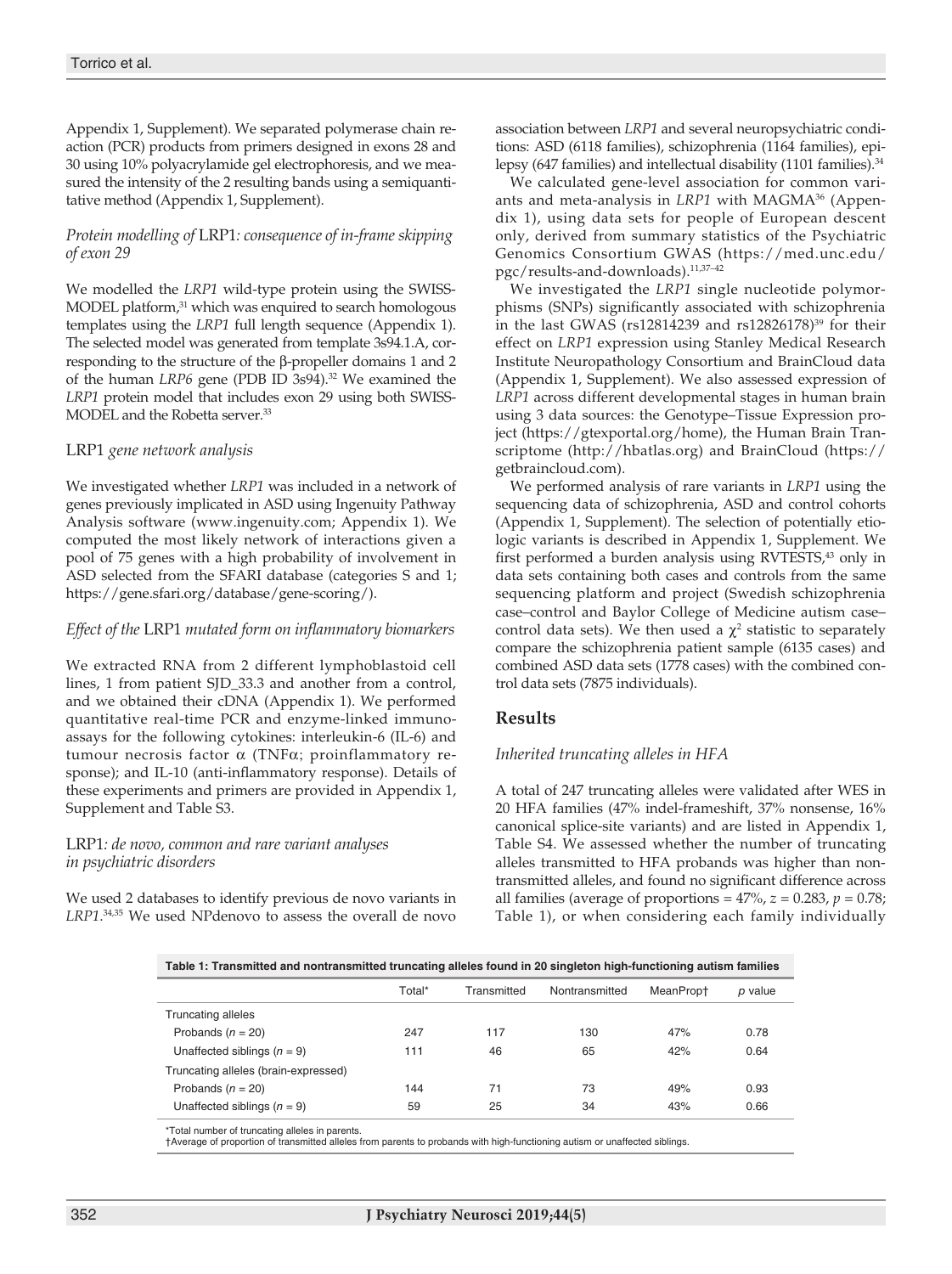(Appendix 1, Table S5). Moreover, we observed no difference after restricting the analysis to truncating alleles in brain-expressed genes (average of proportions = 49%, *z* = 0.077,  $p = 0.93$ ; Table 1). We observed a similar ratio of transmitted/nontransmitted alleles in unaffected siblings (average of proportions =  $42\%$ ,  $z = 0.47$ ,  $p = 0.64$ ; Table 1 and Appendix 1, Table S6).

#### *Identification of de novo variants in HFA*

Next, we examined the impact of de novo variants across the 20 HFA families and validated 16 variants: 13 missense, 2 synonymous and 1 splicing variant (Appendix 1, Table S7). Missense variants, predicted pathogenic by both SIFT and PolyPhen-2, were found in *PCDH15*, *ADD3*, *GALNT6* and *TEX14*. A potential functional de novo variant was found in a canonical acceptor splice site in the *LRP1* gene in 1 proband (Appendix 1, Figure S1).

#### *Enrichment analysis of inherited truncating and de novo variants*

We performed enrichment analysis for GO categories and KEGG pathways of the combined pool of highly damaging variants, including both inherited truncating alleles and de novo variants found in the 20 probands with HFA. Although we found categories with a plausible role in ASD in the top hits (brain morphogenesis,  $p = 0.001$ ; neurotransmitter receptor complex,  $p = 0.003$ ; histidine metabolism,  $p = 0.023$ ), none was significant after multiple correction (Appendix 1, Table S8 and Table S9).

Enrichment analysis against gene sets that have been previously implicated in psychiatric disorders<sup>28,30</sup> found no evidence of enrichment (Table 2). However, *LRP1* was the only mutation-carrying gene in our study that was present in all gene sets considered — namely, the PSD genes, de novo variants in ASD, de novo variants in schizophrenia and FMRP target genes (Table 2) — warranting further investigation of this candidate gene.

#### LRP1 *de novo splice-site variant leads to skipping of exon 29 with functional consequences*

The *LRP1* de novo variant found in proband SJD\_33.3 (chr12:57573110, A/G) is located in a highly conserved canonical splice site and is absent from the gnomAD database (http://gnomad.broadinstitute.org/). The AG to GG change was predicted to be functional and highly deleterious, according to 3 splicing-based analysis tools: MaxEntScan (score: 4.12), SPANR (dPSI–Wild-type: 0; dPSI–Mutant: −12.95) and HSF (wild-type score: 86; mutant score: 57), predicting a disrupted acceptor site of exon 29 (Fig. 1A and Appendix 1, Figure S1). Examination of *LRP1* mRNA from the patient's blood lymphocytes confirmed an in-frame skipping of exon 29 (Fig. 1B). The expression levels of transcripts from the mutated and wild-type alleles were similar (Appendix 1). The *LRP1* de novo variant was also present in the patient's buccal cells from a saliva sample, indicating a germline mutational origin and the presence of the abnormal transcript in all tissues where *LRP1* is expressed, including brain. Moreover, this de novo mutation was absent in 2 unaffected siblings from the same family.

To assess the potential functional consequences of exon 29 skipping (p.1580–1655del) at the protein level, we performed a modelling study of the *LRP1* protein domains (NP\_002323.2). Exon 29 encodes part of a YWTD β-propeller domain of *LRP1* (Fig. 1C). Each of the β-propeller domains is the result of 6 YWTD repeats that are organized in 6 4-stranded β-sheets (blades) arranged radially about a central symmetry axis. We generated a structural model of the third and fourth *LRP1* β-propeller domains, based on the homology of *LRP6*, which showed that exon 29 encodes the first 2 blades of the fourth β-propeller domain (Fig. 1D). When we modelled the mutated form of *LRP1* lacking the exon 29, the sequence alignment matched the β-propeller domains 3 and 5, whereas the β-propeller domain 4 segment was unaligned and could not be folded into a globular structure. However, the poor quality of the model does not exclude the possibility that the mutated β-propeller domain 4 may fold into an ordered structure.

To investigate whether *LRP1* is involved in specific ASD networks of protein–protein interactions, we used Ingenuity Pathway Analysis software with 75 genes that have previously been implicated in ASD. Interestingly, genes strongly associated with ASD such as *SHANK3, FMR1, SYNGAP1* and *GRIN2B* were found in the same network with *LRP1*, downstream of *LRP1* in the signalling pathway (Appendix 1, Figure S2).

Given findings that suggest the direct involvement of *LRP1* in inflammatory response,<sup>44-46</sup> we assessed whether the mutated form of *LRP1* may compromise inflammatory response by measuring IL-6, TNFα and IL-10. We found lower mRNA

**Table 2: Gene-set enrichment analysis of transmitted truncating alleles and de novo variants in 20 high-functioning autism probands (130 genes)**

| Gene set ( <i>n</i> genes)                                            | Observed<br>(expected) | Empirical<br>p value | Genes                                                                   |
|-----------------------------------------------------------------------|------------------------|----------------------|-------------------------------------------------------------------------|
| Genes expressed in the postsynaptic density (1435) <sup>26</sup>      | 6(9.9)                 | 0.95                 | TBC1D24, UGP2, ADD3, CDH2, GRIN2B, LRP1*                                |
| Fragile X mental retardation protein target genes (835) <sup>27</sup> | 4(6.4)                 | 0.91                 | GRIN2B. NPAS2. DIDO1. LRP1*                                             |
| De novo variants found in autism (768) <sup>28</sup>                  | 8(7.2)                 | 0.43                 | METTL16, GRIN2B, EFCAB5, CACNA1S, MUC17, UTP20,<br>LRP1.* DNAH11        |
| De novo variants found in schizophrenia (694) <sup>29</sup>           | 9(7.1)                 | 0.25                 | ZNF551, FILIP1, IGSF22, CLTCL1, MYH7B, CACNA1S,<br>MUC17. VPS13C. LRP1* |

\*The recurrent gene *LRP1.*

The same analysis was performed in nontransmitted truncating alleles (128 genes; not significant).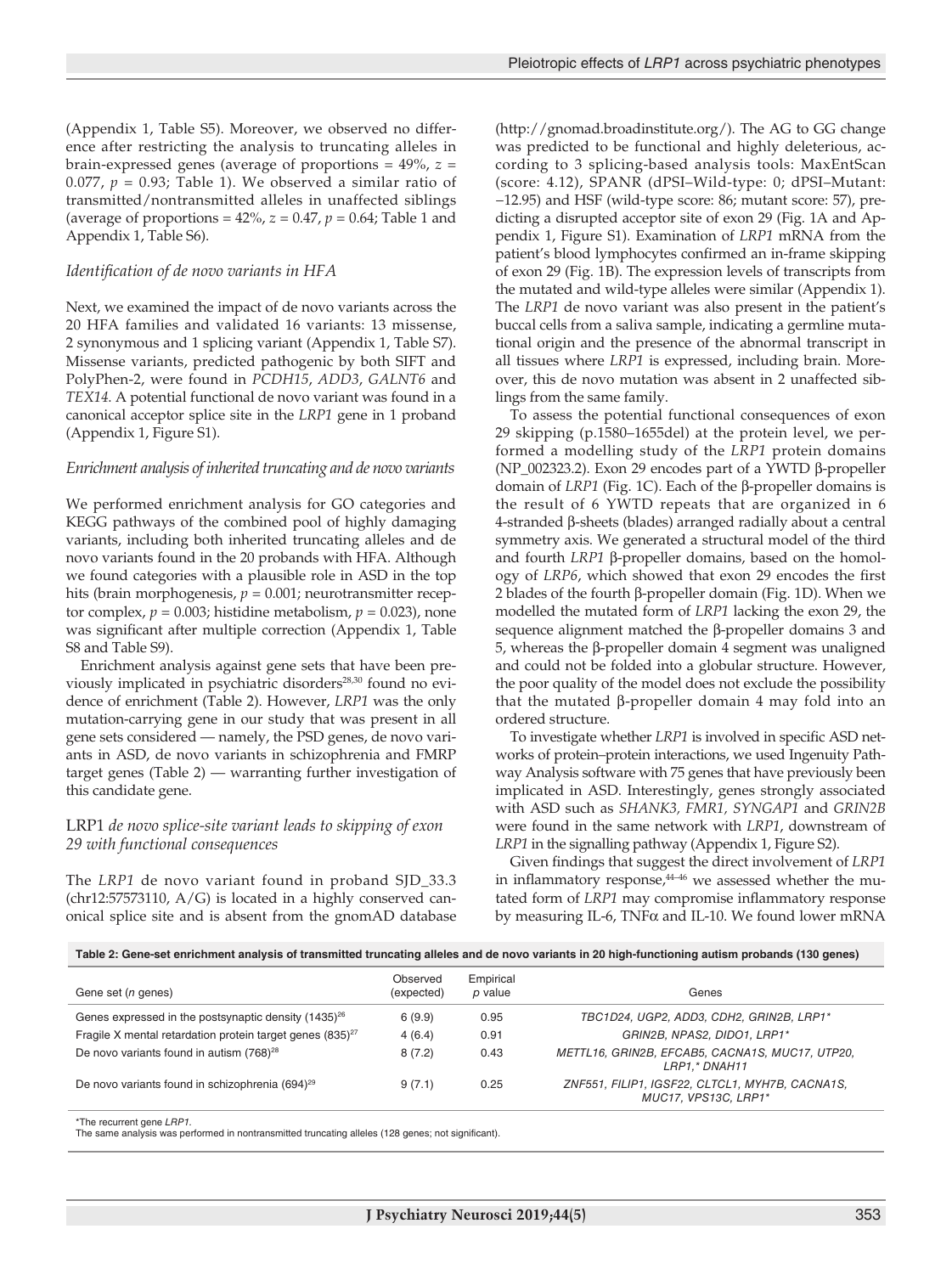levels for all 3 cytokines in the patient's lymphoblastoid cell line compared with a control (Fig. 2). We obtained comparable results at the protein level for IL-10 and TNF $\alpha$  (Appendix 1, Fig. S3), but IL-6 was not detected in the assay. When we treated the lymphoblastoid cell line with lipopolysaccharide to trigger an inflammatory response, we observed a physiologic proinflammatory response of IL-6 in the control, but not in the patient cell line (Fig. 2).

*LRP1* is ubiquitously expressed, and found in all brain tissues, especially the cerebellum (Appendix 1, Figure S4A). Expression reported in the BrainCloud and Human Brain Transcriptome databases showed higher or increasing expression of the gene during fetal or postnatal development, and relatively stable expression over the rest of development in all brain tissues (Appendix 1, Figure S4B-C).

*Involvement of* LRP1 *in psychiatric disorders by comprehensive analysis of large data sets*

Genome-wide significant associations in schizophrenia have recently been reported for SNPs in the *LRP1* region: rs324017 (*p* = 2.12 × E−08, including replication), rs12814239 (*p* = 1.48 × E<sup>−09</sup>) and rs12826178 ( $p = 2.02 \times E^{-12}$ , including replication; Appendix 1, Figure  $S5$ ).<sup>39</sup> Two of these, rs12814239 (p. C1261C), a synonymous variant in *LRP1*, and rs12826178 (intergenic) are in linkage disequilibrium ( $D' = 0.95$ ;  $r^2 = 0.74$ ; Europeans in 1000 genomes; Appendix 1, Fig. S5). We used BrainCloud and Stanley Medical Research Institute Neuropathology Consortium data sets to assess the potential effects of schizophrenia risk alleles on the expression of *LRP1*, but rs12814239 and rs12826178 were not directly genotyped in



**Fig. 1:** Effect of the identified de novo change on *LRP1* splicing. (A) Schematic structure of the *LRP1* gene (NM\_002332), with exons 28 to 30 amplified below. The mutation site is indicated by a triangle (c.5205–2A>G). (B) Polymerase chain reaction (PCR) analysis of *LRP1* complementary DNA from lymphocytes visualized on polyacrylamide gel. For the wild-type (WT) transcript, the PCR amplicon of 360 bp included a fragment of exon 28, the entire exon 29 and a fragment of exon 30, whereas the mutated transcript (Mut) generated a smaller fragment (132 bp) lacking exon 29 (76 amino acids), which generates an in-frame transcript. The 2 transcripts spanning exon 28 to 30 are represented by the sequenced band of the mutated allele. (C) Schematic representation of *LRP1* domains with the β-propellers as hexagons. The region encoded by exon 29 in β-propeller 4 is in red. (D) Cartoon model for the *LRP1* domain β-propellers 3 and 4 obtained from the template of the β-propeller domains 1 and 2 of *LRP6* (PDB ID 3s94). The skipping of exon 29 led to the removal of the first 2 blades of 6 from β-propeller 4.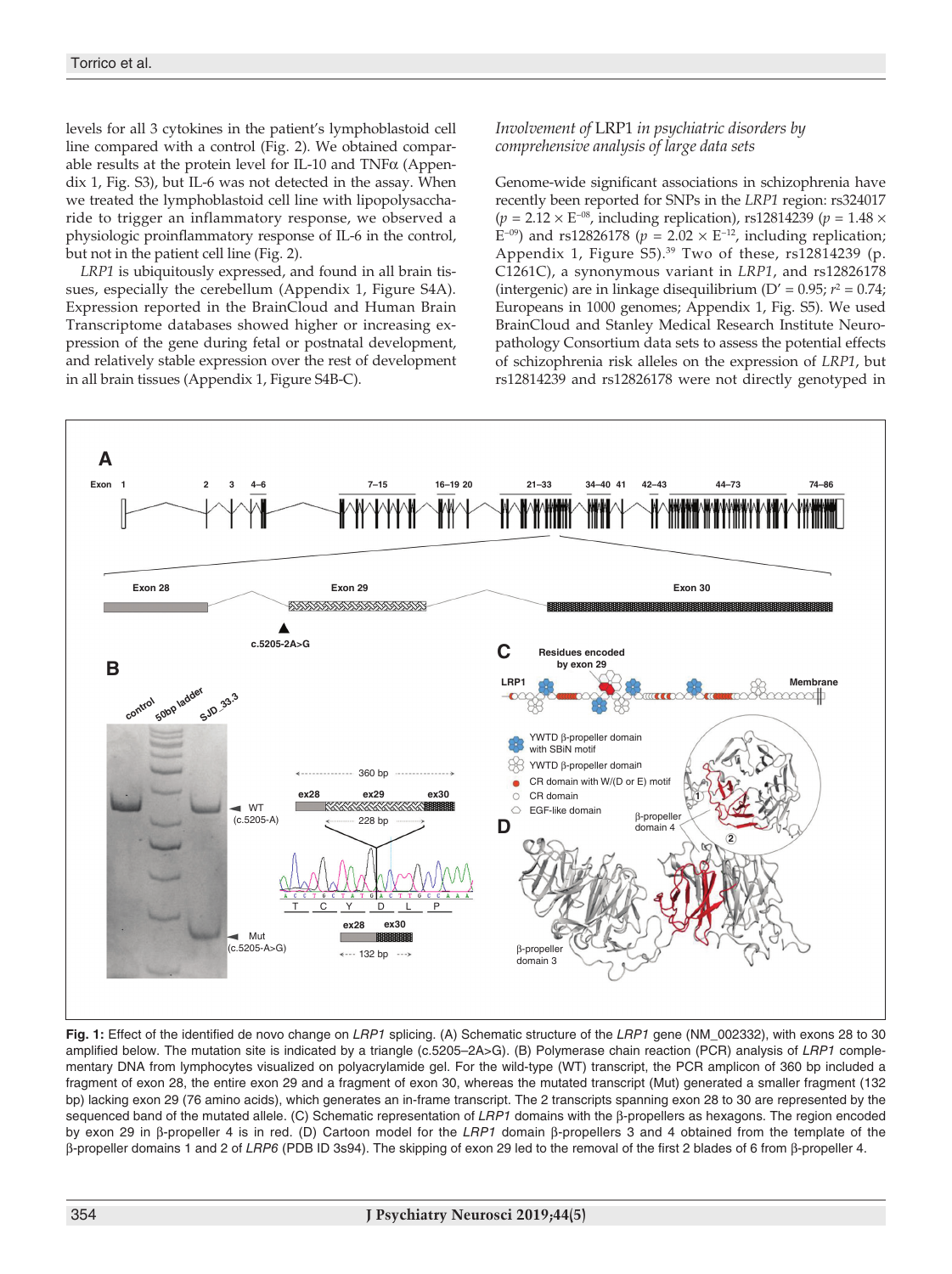these data sets, nor were other SNPs that would have served as reasonable surrogates  $(r^2 > 0.7)$ .

The identification of a functional de novo variant in the *LRP1* gene in an ASD family and the reported associations across the *LRP1* locus in schizophrenia prompted us to explore the impact of common, rare and de novo variants of this gene in several large psychiatric data sets.

The NPdenovo and denovo-db databases report de novo variants in *LRP1* in projects on psychiatric disorders (Appendix 1, Table S10). These de novo variants include 3 highly pathogenic variants, all absent from the gnomAD database: a stop mutation from a patient with schizophrenia (p.Y2200\*), a frame-shift from a patient with intellectual disability (p. Q3380Sfs\*72) and an exon 29 variant in a patient with ASD, which was likely to disrupt an exonic splicing enhancer site with an effect potentially similar to that reported in patient SJD\_33.3. The NPdenovo data showed association between the de novo variant in *LRP1* with ASD ( $p = 0.039$ ), intellectual disability ( $p = 0.008$ ) and schizophrenia ( $p = 0.008$ ).

We also explored the possible contribution of common variants in *LRP1* by performing a gene-based association study using summary statistics from the Psychiatric Genomics Consortium GWAS data in European populations, which suggest that common variants in *LRP1* increase risk of schizophrenia (gene-based  $p = 6.6 \times E^{-07}$ ), and a trend for attention-deficit/hyperactivity disorder and bipolar disorder, but not in the ASD sample (Table 3). A meta-analysis combining data from 7 psychiatric disorders implicates *LRP1* common variants across these conditions ( $p = 2.3 \times E^{-03}$ ; Table 3).

We performed a burden analysis using a combined multivariate and collapsing method to assess the impact of predicted pathogenic rare or ultra-rare variants (minor allele frequency < 0.0001) of *LRP1* in schizophrenia (Swedish case– control) and autism (Baylor College of Medicine case–control) data sets. We found no differences in schizophrenia ( $p = 0.63$ ), but observed a significant burden in autism probands  $(p =$ 0.048). When data for each phenotype were combined (7875 controls, 6135 patients with schizophrenia and 1778 probands with ASD), we observed no difference in the ultra-rare variants between patients with schizophrenia and controls (*p* = 0.52), but we did observe a higher burden in patients with ASD ( $p = 1.2 \times E^{-0.5}$ ; Table 4 and Appendix 1, Table S11). These ultra-rare variants were not normally distributed along the domains and repeats of *LRP1* in ASD or SCZ ( $p < 1 \times E^{-0.5}$ ), and interestingly, they appeared to cluster in the β-propeller



**Fig. 2:** The boxplots show the cytokine expression in immortalized lymphocyte cell lines from the patient (Mut) and a control (wild-type; WT) with (+) or without (−) treatment of lipopolysaccharide (6 h at 1 mg/mL). The mRNA quantifications of (A) interleukin-10 (IL-10), (B) interleukin-6 (IL-6) and (C) tumour necrosis factor α (TNFα) were normalized using *ACTB* as an endogenous reference. \**p* < 0.05; \*\**p* < 0.0005.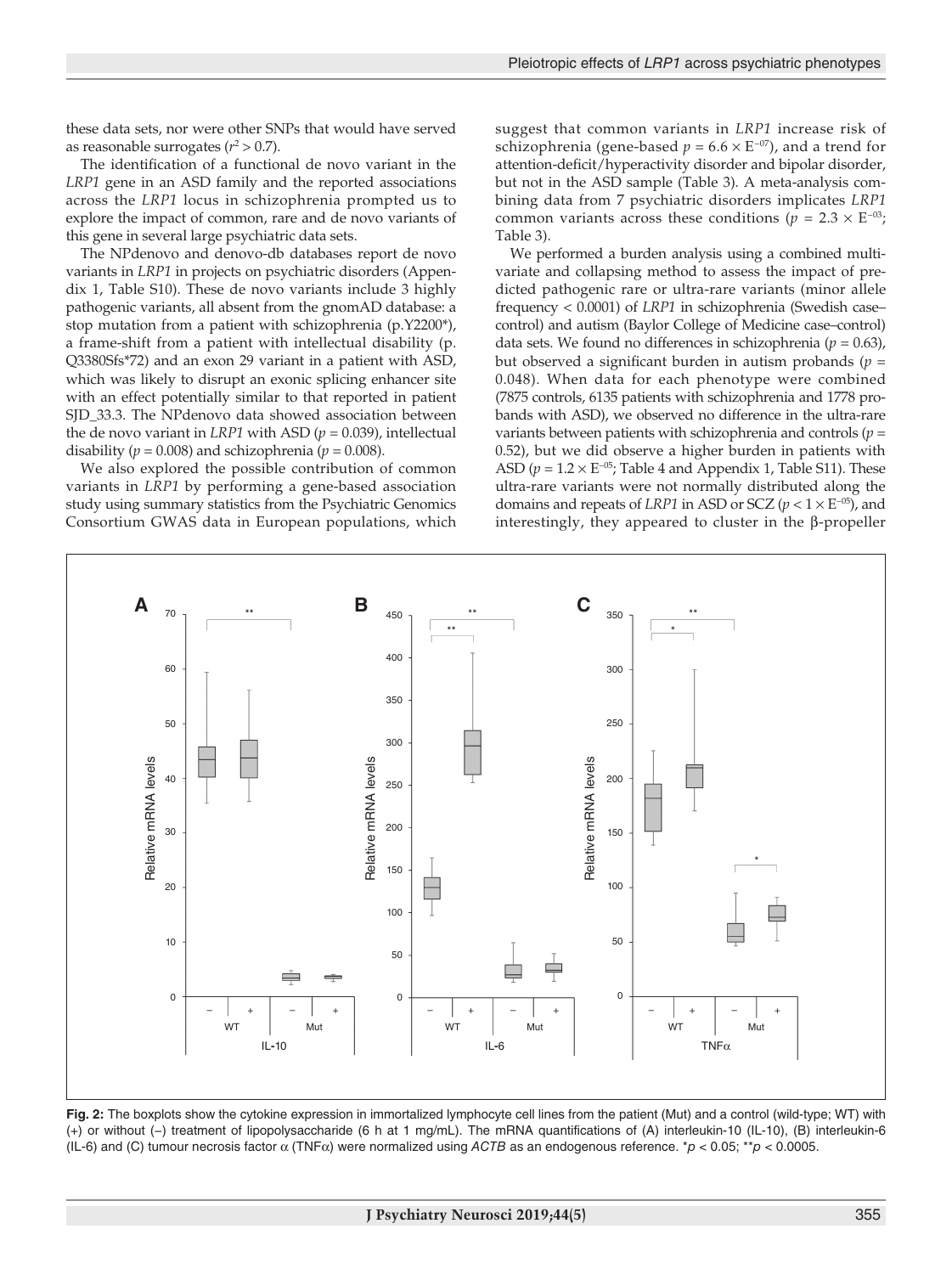domain 5 in ASD (Grubbs' test 1-tail  $\alpha$  = 0.05; Appendix 1, Table S12).

## **Discussion**

Recent sequencing studies have strongly implicated de novo and inherited pathogenic rare variants in ASD.<sup>12-22</sup> However, these variants seem to have a varying impact across the heterogeneous ASD phenotype. While the contribution of de novo truncating variants has been extensively described in probands with ASD who have a lower IQ, insufficient data are available for inherited truncating variants. A previous study from our group found a higher burden for coinherited truncating variants in ASD sibling pairs, $2<sup>1</sup>$  and the burden of these disruptive alleles correlated negatively with nonverbal IQ.<sup>21</sup> Another study showed a significant impact for inherited gene-disrupting variants in probands with ASD and lowerthan-average IQ  $(< 100$ ) compared with unaffected siblings.<sup>22</sup> In the present study, we have assessed the impact of rare inherited truncating variants by comparing transmitted versus nontransmitted gene-truncating variants in singleton families with HFA to establish whether highly disruptive variants have a role in all cases of ASD, regardless their comorbidity with intellectual disability. Our results showed no preferential burden of transmission from parents to probands with HFA, suggesting that truncating alleles may not have a major role across the entire spectrum, but may be restricted to patients with ASD and intellectual disability.

Correlation between severe disrupting mutations and severe phenotypes has also been reported for other psychiatric diseases: a higher rate of rare truncating variants was found in patients with schizophrenia and intellectual disability,<sup>47</sup> and in bipolar disorder the burden of inherited truncating alleles was negatively correlated with early age of onset.<sup>30</sup> Ultra-rare disruptive alleles have also been associated with lower educational attainment in the general population,<sup>48</sup> suggesting that this class of genetic variants may negatively modulate cognitive function. In summary, all of these findings suggest a correlation between the burden of severe mutations and the severity of the disease phenotype.

In our study, we also performed enrichment analyses in the list of genes bearing transmitted truncating alleles and de novo variants in probands with HFA. We observed no

enrichments when we considered this pool of genes, but interestingly, *LRP1* appeared recurrently in all psychiatricrelated gene sets. The de novo variant in *LRP1* found in a patient with HFA is not in the gnomAD database (138 632 sequenced individuals) and is predicted to disrupt an acceptor splice site. The consequence of this mutation at the RNA level is an in-frame skipping of exon 29, which removes 2 out of 6 radial blades of the β-propeller 4 of *LRP1*. It is likely that the β-propeller 4 is not folded in a functional canonical domain, potentially compromising interactions at this and adjacent β-propellers 3 and 5.

We then investigated the possible involvement of this gene in several psychiatric disorders by exploring a number of genetic data sets. We identified an association of de novo variants in *LRP1* with autism and schizophrenia, an association of common variants at the gene level in schizophrenia and an association in a meta-analysis of 7 psychiatric disorders, with significant impact for ultra-rare pathogenic variants in ASD. These results implicate common and rare variants in the *LRP1* gene across several psychiatric phenotypes. Interestingly, although *LRP1* is ubiquitously expressed, higher expression is found in the postnatal cerebral stages, when abnormalities in brain are observed in patients with ASD.49 Studies in mice have also suggested a peak of *LRP1* expression during early postnatal brain development in several populations of cells, including radial glia, immature and mature neurons, microglia and astrocytes.<sup>50</sup>

*LRP1* has a dual role, involved in endocytosis and signal transduction, and it binds approximately 40 extracellular ligands that mediate a multitude of physiologic processes.<sup>51</sup> The de novo mutation found in a proband with HFA in this study affects the structure of a β-propeller domain, which may impair ligand dissociation and the formation of early endosomes;<sup>52</sup> the high burden of damaging ultra-rare variants found in autism may abolish interactions with some of the numerous ligands; the common variants found associated with schizophrenia may exert their role in gene regulation, acting on the antisense RNA *LRP1*-AS transcribed from the *LRP1* locus that negatively regulates *LRP1* expression,<sup>53</sup> or regulating alternative transcripts such as the recently identified truncated spliced form of *LRP1* (sm*LRP1*).54

Considering the high number of ligands and pathways mediated by *LRP1*, it is difficult to pinpoint a specific

| of the PGC2 data sets                                                             |                |             |                      |                |                       |
|-----------------------------------------------------------------------------------|----------------|-------------|----------------------|----------------|-----------------------|
| Condition                                                                         | Cases/controls | SNPs tested | $p$ value            | <b>Top SNP</b> | Top SNP p value       |
| Attention-deficit/hyperactivity disorder                                          | 19099/34194    | 112         | 0.10                 | rs34577247     | 0.002                 |
| Anorexia nervosa                                                                  | 3495/10982     | 149         | 0.41                 | rs2228187      | 0.008                 |
| Autism-spectrum disorder                                                          | 6197/7377      | 80          | 0.99                 | rs11172113     | 0.25                  |
| Bipolar disorder                                                                  | 20352/31358    | 219         | 0.06                 | rs10467125     | 0.001                 |
| Major depressive disorder                                                         | 59851/113154   | 254         | 0.49                 | rs113379328    | 0.006                 |
| Obsessive-compulsive disorder                                                     | 2688/7037      | 137         | 0.36                 | rs7398375      | 0.003                 |
| Schizophrenia                                                                     | 33640/43456    | 227         | $6.6 \times E^{-07}$ | rs12814239     | $2.91 \times E^{-09}$ |
| Meta-analysis                                                                     |                |             | $2.3 \times E^{-03}$ |                |                       |
| $PCG2 = Psuchiatric Genomics Consortium 2: SNP = single nucleotide polymorphism.$ |                |             |                      |                |                       |

**Table 3: Results of the gene-based association test of** *LRP1* **across several psychiatric disorders using summary statistics**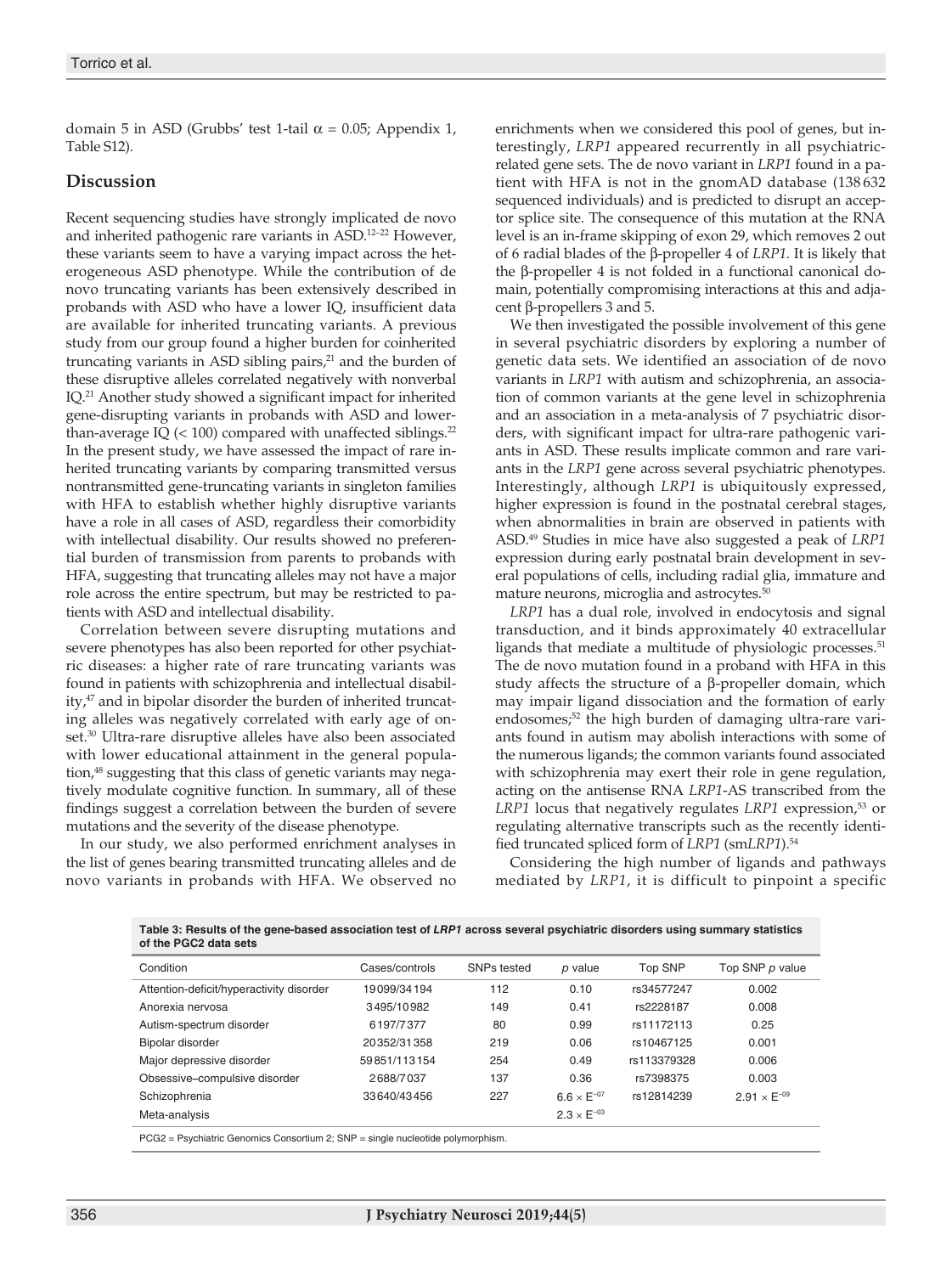| Table 4: LRP1 burden analysis of ultra-rare variants in autism-<br>spectrum disorder and schizophrenia* |             |                                      |                      |  |  |  |
|---------------------------------------------------------------------------------------------------------|-------------|--------------------------------------|----------------------|--|--|--|
| Group                                                                                                   | Individuals | Pathogenic<br>ultra-rare<br>variants | p value              |  |  |  |
| Controls                                                                                                | 7875        | 64                                   |                      |  |  |  |
|                                                                                                         |             |                                      |                      |  |  |  |
| Schizophrenia <sup>+</sup>                                                                              | 6135        | 44                                   | 0.52                 |  |  |  |
| Autism-spectrum disorder‡                                                                               | 1778        | 35                                   | $1.2 \times E^{-05}$ |  |  |  |

\*Total individuals used across different sequencing data sets and number of ultra-rare variants predicted to be pathogenic. The selection of variants includes missense, truncating variants and splice-site variants (full list of ultra-rare variants in Appendix 1, Table S11, available at jpn.ca).

†Whole-exon sequencing from the Sweden Schizophrenia Population-Based Case–

Control data set (dbGAP accession: phs000473.v2.p2). ‡ARRA Autism Sequencing Collaboration (dbGAP accession: phs000298.v3.p2).

compromised pathophysiological process. However, several plausible hypotheses can be formulated in relation to its impact on postsynaptic complexes, and its role in inflammatory response, insulin signalling and lipid homeostasis. First, *LRP1* encodes a PSD protein and plays a role in synaptic integrity and function at the postsynapses by regulating *GRIA1*, 55 implicated in learning disabilities and autism through de novo gain-of-function mutations that cause constitutive calcium-channel opening.14 We found *LRP1* in the same network of well-established ASD genes such as *SHANK3, GRIN2B* and *SYNGAP1*. Second, *LRP1* may exert effects via a compromised inflammatory response. It regulates inflammation through c-Jun N-terminal kinase (JNK) and nuclear factor κB (NF-κB) pathways and has a neuroprotective role in microglia.<sup>44-46</sup> After inflammatory insult, the lymphoblastoid cell line of the patient carrying the functional *LRP1* splice variant was not responsive in expressing the IL-6 cytokine, suggesting that this pathway may be compromised.56 Third, *LRP1* may mediate insulin signalling in brain, forming a complex with the insulin receptor β and regulating insulin signalling and glucose homeostasis in brain.57 Both processes are involved in synaptic plasticity, memory and learning. Interestingly, a stop mutation in the X-linked brain-expressed insulin substrate receptor 4 gene (*IRS4*) segregated in schizoaffective patients in an extended family.30 Finally, *LRP1* may exert its effects via impairment of lipid homeostasis. Knockout mice showed that neuronal *LRP1* is critical for cholesterol and lipid metabolism, and its defect leads to dendritic spine degeneration, synapse loss and neuroinflammation.58 However, it is likely that etiologic genetic variants of *LRP1* exert their role in psychiatric diseases by concurrently impairing more than one pathway at a time.

It is noteworthy that other lipoprotein receptors from the same family, such as *LRP2* and *LRP8,* have previously been implicated in autism and psychosis,<sup>59,60</sup> suggesting an emerging role for this gene family in psychiatric disorders.

#### *Limitations*

The WES was performed in a small number of patients with HFA; the small sample was related to the difficulty in recruiting patients with high cognitive performance and no family history of psychiatric disorders.

Moreover, although we considered the impact of common and rare variants in *LRP1* in several psychiatric disorders, we did not examine other classes of potential risk variants, such as structural variants. Furthermore, we were not able to control for the potential effect of sample overlap among the Psychiatric Genomics Consortium data sets of the 7 psychiatric disorders used for the gene-based association test, which may represent a confounding issue in regards to estimations of pleiotropy. Finally, we were not able to find potential biological consequences for the schizophrenia-associated SNPs in *LRP1*.

## **Conclusion**

Considering our previous and current results, and additional sequencing findings presented here, we provide evidence of a relationship between severe mutations and severe ASD phenotype: the accumulation of inherited truncating mutations leads to a more severe phenotype in autism, whereas their impact in patients with HFA appears limited. Furthermore, we show through a comprehensive analysis of de novo, common and rare variants that *LRP1* is a candidate gene with pleiotropic effects across multiple psychiatric phenotypes.

**Acknowledgements:** The authors are grateful to all patients and their families for their participation, and thank all clinical collaborators who contributed to the diagnosis of probands. C. Toma was supported by the European Union (Marie Curie, PIEF-GA-2009-254930) and B. Torrico by AGAUR (Generalitat de Catalunya). Financial support was received from Fundació La Marató de TV3 (092010), Fundación Alicia Koplowitz, AGAUR (2017SGR738), the Spanish Ministerio de Economía y Competitividad (SAF2015-68341-R) and the Australian National Medical and Health Research Council (NHMRC) Project Grant 1063960 and 1066177, and Program Grant 1037196. The research leading to these results also received funding from the European Union H2020 Program (H2020/2014-2020) under grant agreements 667302 (CoCA) and 643051 (MiND). P. Aloy acknowledges the support of the Spanish Ministerio de Economía y Competitividad (BIO2013-48222-R; BIO2016-77038-R) and the European Research Council (SysPharmAD: 614944). J.M. Fullerton was supported by the Janette Mary O'Neil Research Fellowship. N. Fernàndez-Castillo was supported by the Centro de Investigación Biomédica en Red de Enfermedades Raras (CIBERER). Exome sequencing services were provided by the National Centre for Genomic Analysis (CNAG). The authors also thank the CIBERER Biobank (www.ciberer-biobank.es/), Rafael Valdés-Mas and Xose S. Puente from the University of Oviedo (Spain) for support in bioinformatics analyses, and Barbara Toson (NeuRA) for support in statistical analyses.

**Affiliations:** From the Departament de Genètica, Microbiologia i Estadística, Universitat de Barcelona, Spain (Torrico, Vivó-Luque, Fernàndez-Castillo, Cormand, Toma); the Institute of Biomedicine, University of Barcelona, Barcelona, Spain (Torrico, Fernàndez-Castillo, Cormand, Toma); the Centro de Investigación Biomédica en Red de Enfermedades Raras (CIBERER), Barcelona, Spain (Torrico, Fernàndez-Castillo, Cormand, Toma); the Institut de Recerca Hospital Sant Joan de Déu, Esplugues de Llobregat, Barcelona, Spain (Torrico, Fernàndez-Castillo, Cormand); the Neuroscience Research Australia, Sydney, NSW, Australia (Shaw, Fullerton, Toma); the School of Medical Sciences, University of New South Wales, Sydney, NSW, Australia (Shaw, Fullerton, Toma); the Institute for Research in Biomedicine (IRB Barcelona) and the Barcelona Institute of Science and Technology, Barcelona, Spain (Mosca, Aloy); the Child and Adolescent Mental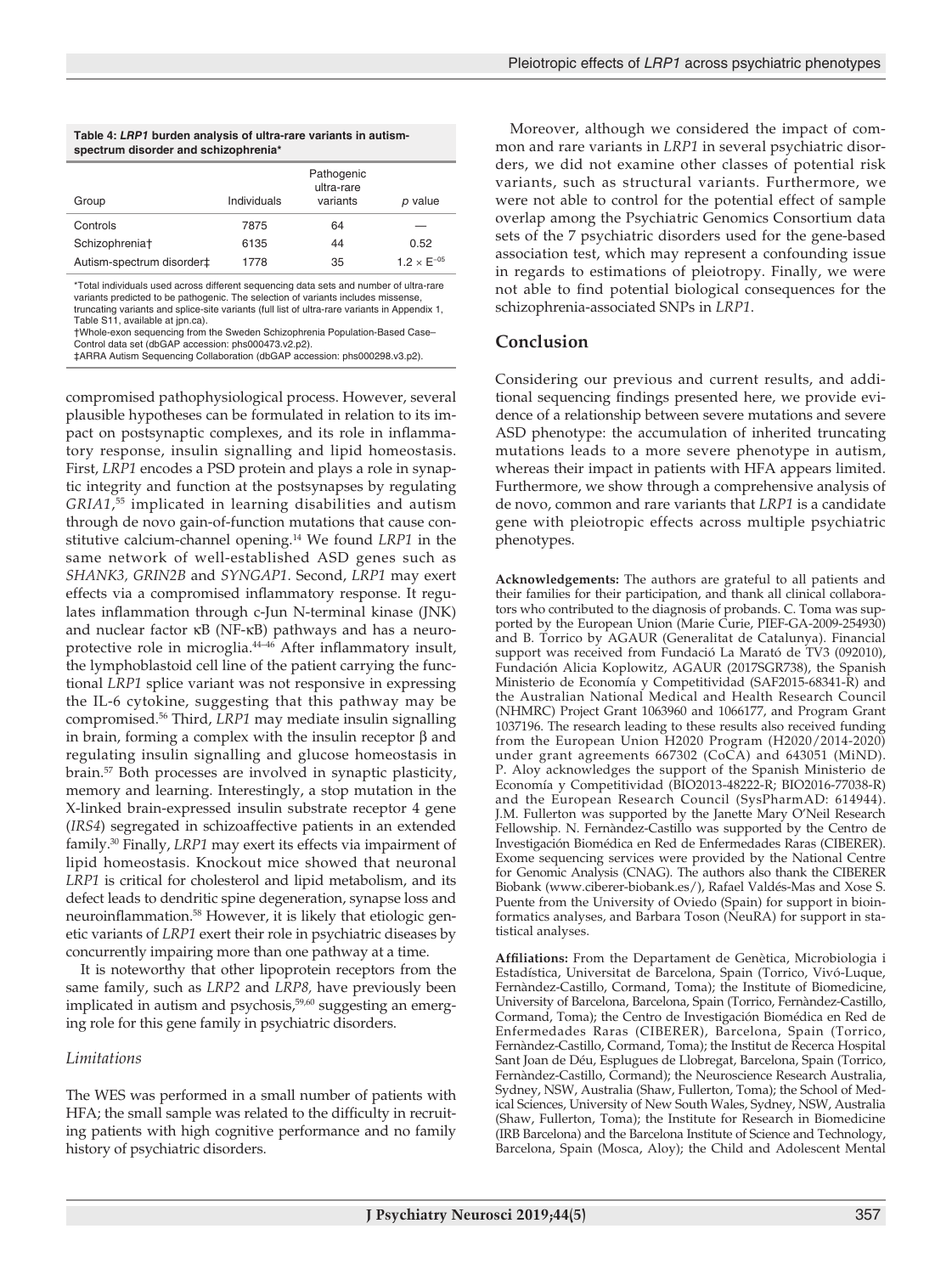Health Unit, Hospital Universitari Mútua de Terrassa, Spain (Hervás); the Institució Catalana de Recerca i Estudis Avançats (ICREA), Barcelona, Spain (Aloy); and the Centro Nacional de Análisis Genómico (CNAG), Barcelona, Spain (Bayés).

#### **Competing interests:** None declared.

**Contributors:** B. Torrico, M. Bayés, B. Cormand and C. Toma designed the study. B. Torrico and C. Toma acquired and analyzed the data, which A. Shaw, R. Mosca, N. Vivó-Luque, A. Hervás, N. Fernàndez-Castillo, P. Aloy, J. Fullerton and B. Cormand also analyzed. C. Toma wrote the article, which all authors reviewed. All authors approved the final version to be published and can certify that no other individuals not listed as authors have made substantial contributions to the paper.

#### **References**

- 1. Elsabbagh M, Divan G, Koh YJ, et al. Global prevalence of autism and other pervasive developmental disorders. *Autism Res* 2012;5:160-79.
- 2. Freitag CM. The genetics of autistic disorders and its clinical relevance: a review of the literature. *Mol Psychiatry* 2007;12:2-22.
- 3. Idring S, Lundberg M, Sturm H, et al. Changes in prevalence of autism spectrum disorders in 2001-2011: findings from the Stockholm youth cohort. *J Autism Dev Disord* 2015;45:1766-73.
- 4. Vivanti G, Barbaro J, Hudry K, et al. Intellectual development in autism spectrum disorders: new insights from longitudinal studies. *Front Hum Neurosci* 2013;7:354.
- 5. Betancur C. Etiological heterogeneity in autism spectrum disorders: more than 100 genetic and genomic disorders and still counting. *Brain Res* 2011;1380:42-77.
- 6. Anney R, Klei L, Pinto D, et al. A genome-wide scan for common alleles affecting risk for autism. *Hum Mol Genet* 2010;19:4072-82.
- 7. Weiss LA, Arking DE. Gene Discovery Project of Johns H, et al. A genome-wide linkage and association scan reveals novel loci for autism. *Nature* 2009;461:802-8.
- 8. Wang K, Zhang H, Ma D, et al. Common genetic variants on 5p14.1 associate with autism spectrum disorders. *Nature* 2009; 459:528-33.
- Torrico B, Chiocchetti AG, Bacchelli E, et al. Lack of replication of previous autism spectrum disorder GWAS hits in European populations. *Autism Res* 2017;10:202-11.
- 10. Cross-Disorder Group of the Psychiatric Genomics C, Lee SH, Ripke S, et al. Genetic relationship between five psychiatric disorders estimated from genome-wide SNPs. *Nat Genet* 2013;45:984-94.
- 11. Autism Spectrum Disorders Working Group of The Psychiatric Genomics C. Meta-analysis of GWAS of over 16,000 individuals with autism spectrum disorder highlights a novel locus at 10q24.32 and a significant overlap with schizophrenia. *Mol Autism* 2017;8:21.
- 12. Yuen RK, Thiruvahindrapuram B, Merico D, et al. Whole-genome sequencing of quartet families with autism spectrum disorder. *Nat Med* 2015;21:185-91.
- 13. RK CY, Merico D, Bookman M, et al. Whole genome sequencing resource identifies 18 new candidate genes for autism spectrum disorder. *Nat Neurosci* 2017;20:602-11.
- 14. Geisheker MR, Heymann G, Wang T, et al. Hotspots of missense mutation identify neurodevelopmental disorder genes and functional domains. *Nat Neurosci* 2017;20:1043-51.
- 15. O'Roak BJ, Vives L, Girirajan S, et al. Sporadic autism exomes reveal a highly interconnected protein network of de novo mutations. *Nature* 2012;485:246-50.
- 16. Iossifov I, O'Roak BJ, Sanders SJ, et al. The contribution of de novo coding mutations to autism spectrum disorder. *Nature* 2014;515: 216-21.
- 17. De Rubeis S, He X, Goldberg AP, et al. Synaptic, transcriptional and chromatin genes disrupted in autism. *Nature* 2014;515:209-15.
- 18. Kosmicki JA, Samocha KE, Howrigan DP, et al. Refining the role of de novo protein-truncating variants in neurodevelopmental disorders by using population reference samples. *Nat Genet* 2017;49:504-10.
- 19. Neale BM, Kou Y, Liu L, et al. Patterns and rates of exonic de novo mutations in autism spectrum disorders. *Nature* 2012;485:242-5.
- 20. Sanders SJ, He X, Willsey AJ, et al. Insights into autism spectrum disorder genomic architecture and biology from 71 risk loci. *Neuron* 2015;87:1215-33.
- 21. Toma C, Torrico B, Hervas A, et al. Exome sequencing in multiplex autism families suggests a major role for heterozygous truncating mutations. *Mol Psychiatry* 2014;19:784-90.
- 22. Krumm N, Turner TN, Baker C, et al. Excess of rare, inherited truncating mutations in autism. *Nat Genet* 2015;47:582-8.
- 23. Toma C, Torrico B, Hervas A, et al. Common and rare variants of microRNA genes in autism spectrum disorders. *World J Biol Psychiatry* 2015;16:376-86.
- 24. Torrico B, Fernandez-Castillo N, Hervas A, et al. Contribution of common and rare variants of the PTCHD1 gene to autism spectrum disorders and intellectual disability. *Eur J Hum Genet* 2015;23:1694-701.
- 25. Purcell S, Neale B, Todd-Brown K, et al. PLINK: a tool set for whole-genome association and population-based linkage analyses. *Am J Hum Genet* 2007;81:559-75.
- 26. Bayes A, van de Lagemaat LN, Collins MO, et al. Characterization of the proteome, diseases and evolution of the human postsynaptic density. *Nat Neurosci* 2011;14:19-21.
- 27. Darnell JC, Van Driesche SJ, Zhang C, et al. FMRP stalls ribosomal translocation on mRNAs linked to synaptic function and autism. *Cell* 2011;146:247-61.
- 28. Fromer M, Pocklington AJ, Kavanagh DH, et al. De novo mutations in schizophrenia implicate synaptic networks. *Nature* 2014;506:179-84.
- 29. Lek M, Karczewski KJ, Minikel EV, et al. Analysis of protein-coding genetic variation in 60,706 humans. *Nature* 2016;536:285-91.
- 30. Toma C, Shaw D, Allcock R, et al. An examination of multiple classes of rare variants in extended families with bipolar disorder. *Transl Psychiatry* 2018;8:65.
- Biasini M, Bienert S, Waterhouse A, et al. SWISS-MODEL: modelling protein tertiary and quaternary structure using evolutionary information. *Nucleic Acids Res* 2014;42:W252-8.
- 32. Cheng Z, Biechele T, Wei Z, et al. Crystal structures of the extracellular domain of LRP6 and its complex with DKK1. *Nat Struct Mol Biol* 2011;18:1204-10.
- 33. Song Y, DiMaio F, Wang RY, et al. High-resolution comparative modeling with RosettaCM. *Structure* 2013;21:1735-42.
- 34. Li J, Cai T, Jiang Y, et al. Genes with de novo mutations are shared by four neuropsychiatric disorders discovered from NPdenovo database. *Mol Psychiatry* 2016;21:298.
- 35. Turner TN, Yi Q, Krumm N, et al. denovo-db: a compendium of human de novo variants. *Nucleic Acids Res* 2017;45:D804-11.
- 36. de Leeuw CA, Mooij JM, Heskes T, et al. MAGMA: generalized gene-set analysis of GWAS data. *PLOS Comput Biol* 2015;11:e1004219.
- 37. Demontis D, Walters RK, Martin J, et al. Discovery of the first genome-wide significant risk loci for ADHD. *Nat Genet* 2019;51:63-75.
- 38. Wray NR, Ripke S, Mattheisen M, et al. Genome-wide association analyses identify 44 risk variants and refine the genetic architecture of major depression. *Nat Genet* 2018;50:668-81.
- 39. Schizophrenia Working Group of the Psychiatric Genomics C. Biological insights from 108 schizophrenia-associated genetic loci. *Nature* 2014;511:421-7.
- 40. Stahl E, Forstner A, McQuillin A, et al. Genomewide association study identifies 30 loci associated with bipolar disorder. *Nat Genet* 2019;51:793-803.